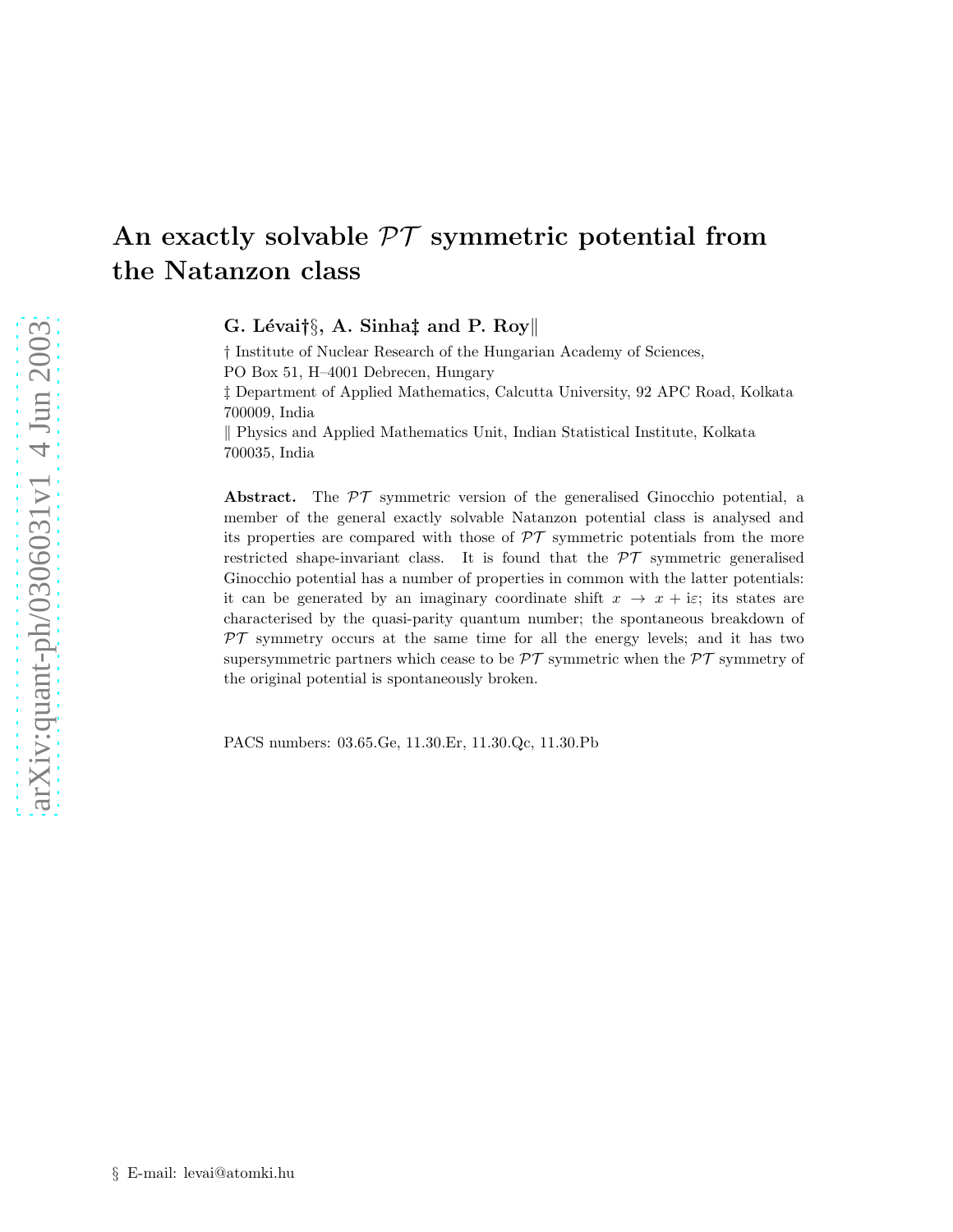# 1. Introduction

Exactly solvable examples played an important role in the understanding of  $\mathcal{PT}$ symmetric quantum mechanics and its unusual features. The first  $\mathcal{PT}$  symmetric potentials, i.e. potentials which are invariant under the simultaneous action of the  $\mathcal P$  space- and  $\mathcal T$  time reflection operations were found numerically [\[1\]](#page-11-0). The most surprising result was that these one-dimensional complex potentials possessed real energy eigenvalues, which however, turned pairwise into complex conjugated pairs as some potential parameter was tuned. This mechanism was interpreted as the spontaneous breakdown of  $\mathcal{PT}$  symmetry, since the potential remained  $\mathcal{PT}$  invariant throughout, but the eigenfunctions associated with the discrete spectrum lost this property as the spectrum turned into complex gradually with the tuning of the potential parameter. Further examples have been found in numerical [\[2\]](#page-11-1), semiclassical [\[3\]](#page-11-2) and perturbative [\[4\]](#page-11-3) studies, but a number of quasi-exactly solvable (QES) [\[5\]](#page-11-4) and exactly solvable [\[6,](#page-11-5) [7,](#page-11-6) [8\]](#page-11-7)  $\mathcal{PT}$  symmetric potentials have also been identified. These latter potentials were analogues of Hermitian exactly solvable potentials with the property that their real and imaginary components were even and odd functions of the coordinate x, respectively.

More recently  $\mathcal{PT}$  symmetric problems have been analysed in terms of pseudo-Hermiticity [\[9\]](#page-11-8), and their unusual features have been interpreted in terms of this more general context. A Hamiltonian is said to be  $\eta$ -pseudo-Hermitian if there exists a linear, invertible, Hermitian operator for which  $H^{\dagger} = \eta H \eta^{-1}$  holds. It has been shown that for systems with Hamiltonians of the type  $H = p^2 + V(x)$   $\mathcal{PT}$  symmetry is equivalent with P-pseudo-Hermiticity. With other choices of  $\eta$  further complexified Hamiltonians can be generated, which might also have real energy eigenvalues but do not fulfill PT symmetry [\[10,](#page-11-9) [11\]](#page-11-10). Furthermore, with  $\eta = 1$   $\eta$ -pseudo-Hermiticity reduces to conventional Hermiticity.

Here we restrict our analysis to  $\mathcal{PT}$  symmetric problems, and in particular, to exactly solvable ones. A number of peculiar features of  $\mathcal{PT}$  symmetric potentials became apparent only during the analysis of these potentials.

• It has been observed that several exactly solvable  $\mathcal{PT}$  symmetric potentials possess two sets of normalisable solutions [\[6,](#page-11-5) [10,](#page-11-9) [12\]](#page-11-11) in the sense that there can be two normalisable states with the same principal quantum number  $n$ . The second set of solutions can appear in several ways. For potentials which are singular at the origin the problem can be redefined on various trajectories of the complex x plane such that the integration path avoids the origin and the solutions remain asymptotically normalisable. (This latter feature is similar to some numerically solvable  $\mathcal{PT}$  symmetric problems [\[1\]](#page-11-0).) A special case of this scenario is obtained when an *imaginary* coordinate shift  $x \to x + i\varepsilon$  is employed [\[7\]](#page-11-6). The advantage of this scenario is that the discussion of the  $\mathcal{PT}$  symmetric potential remains rather similar to that of its Hermitian counterpart, and by suitable and straightforward modification of the formalism it can also be interpreted as a conventional complex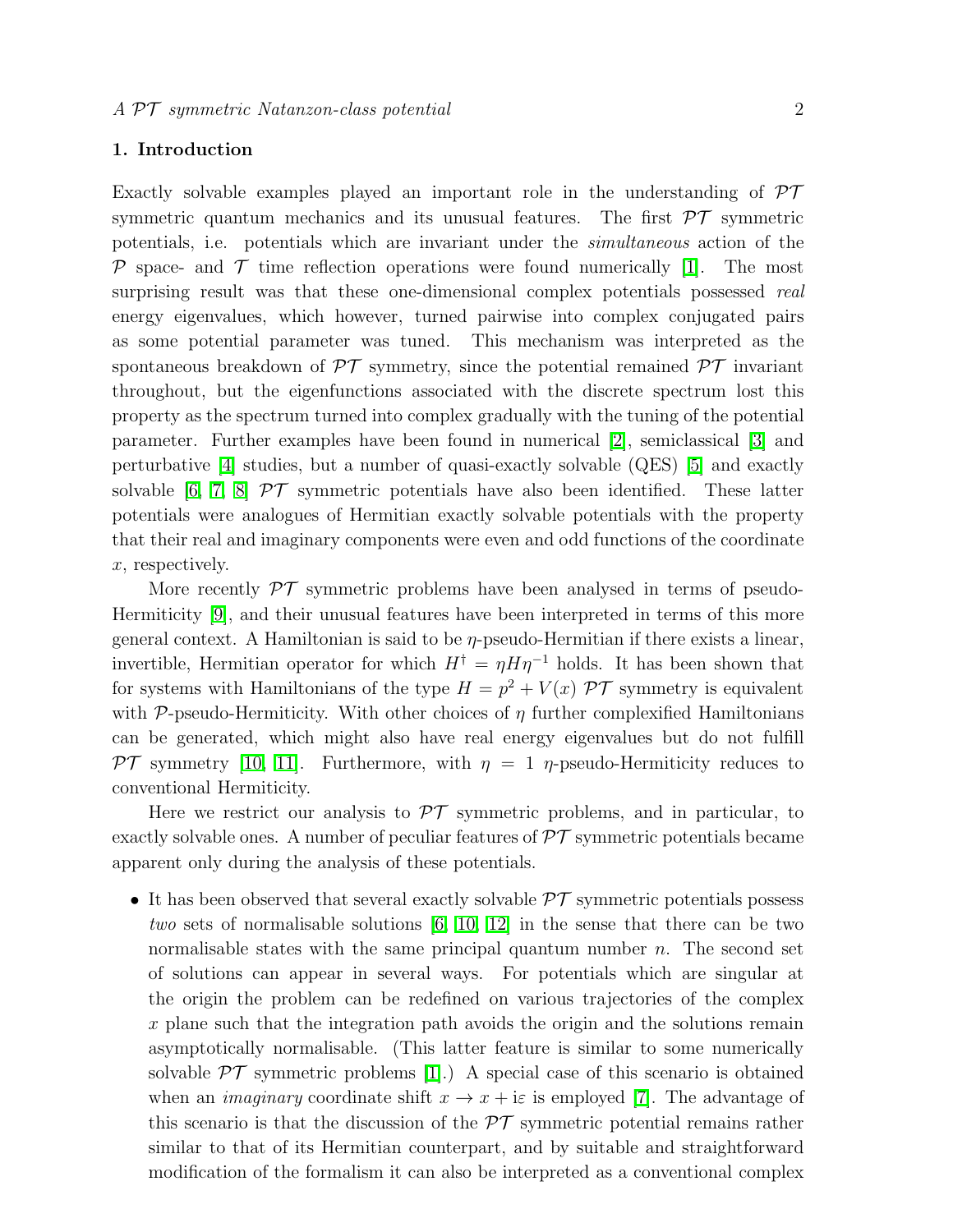potential defined on the  $x$  axis. This imaginary coordinate shift can be employed [\[7\]](#page-11-6) to all the shape-invariant [\[13\]](#page-11-12) potentials (e.g. the  $\mathcal{PT}$  symmetric harmonic oscillator  $[6]$  or the generalised Pöschl–Teller potential  $[14]$ ) with the exception of the  $PT$  symmetric Morse [\[15\]](#page-11-14) and Coulomb [\[16\]](#page-11-15) potentials. The cancellation of the singularity then regularizes the solution which would be irregular at the origin in the Hermitian setting. A different mechanism appears for potentials which are not singular in their Hermitian version, such as the  $\mathcal{PT}$  symmetric Scarf II potential, which is defined on the full x axis. In this case the second set of normalisable solutions originates from states which have complex eigen-energy in the Hermitian case, but which turn into normalisable states with real energy when the potential is forced to become  $\mathcal{PT}$  symmetric and the  $\mathcal{PT}$  symmetry is not broken spontaneously [\[12,](#page-11-11) [17,](#page-11-16) [14,](#page-11-13) [18\]](#page-11-17). The two set of solutions are distinguished by the quasi-parity quantum number [\[19\]](#page-12-0).

- In the process of generating the spontaneous breakdown of  $\mathcal{PT}$  symmetry by tuning the potential parameters it was found that the pairwise merging of the energy eigevalues and their re-emergence as complex conjugated pairs occurs at the same value of the potential parameter [\[20,](#page-12-1) [17\]](#page-11-16). In other words, the spontaneous breakdown of  $\mathcal{PT}$  symmetry is realised suddenly in the case of shape-invariant potentials, as opposed to a gradual process observed in the case of numerical examples [\[1,](#page-11-0) [21\]](#page-12-2).
- For certain exactly solvable (and shape-invariant) examples, such as the  $\mathcal{PT}$ symmetric harmonic oscillator [\[22\]](#page-12-3) and the Scarf II potential [\[23\]](#page-12-4) it was found that there are two 'fermionic' SUSY partners of the original 'bosonic' potential, and they are distinguished by the quasi-parity quantum number carried by the 'bosonic' bound states. (In the latter case this has also been found in other realisations of SUSYQM [\[24\]](#page-12-5).) This doubling of the partner potentials is an obvious consequence of the fact that there are two nodeless normalisable solutions corresponding to the 'ground state' in the two segments of the spectrum with quasi-parity  $q = +1$  and −1. Furthermore, it was also established that the 'fermionic' partner potentials are  $\mathcal{PT}$  symmetric themselves too, in case the 'bosonic' potential has unbroken  $\mathcal{PT}$  symmetry, while they cease to be  $\mathcal{PT}$  symmetric if the  $\mathcal{PT}$  symmetry of the 'bosonic' potential is spontaneously broken.

The peculiar features mentioned above have been observed until now for the  $\mathcal{PT}$ symmetric version of shape-invariant potentials, while potentials beyond this class often behaved in a different way. This naturally raises the question whether these features also characterise non-shape-invariant, but exactly solvable examples. Natural candidates for this analysis are Natanzon-class potentials [\[25\]](#page-12-6) which have the property that their bound-state solutions are written in terms of a single hypergeometric or confluent hypergeometric function. This potential class depends on six parameters, but it is prohibitively complicated in its general form, so its subclasses with two to four parameters have been analysed in detail until now [\[26,](#page-12-7) [27,](#page-12-8) [28,](#page-12-9) [29,](#page-12-10) [30,](#page-12-11) [31\]](#page-12-12).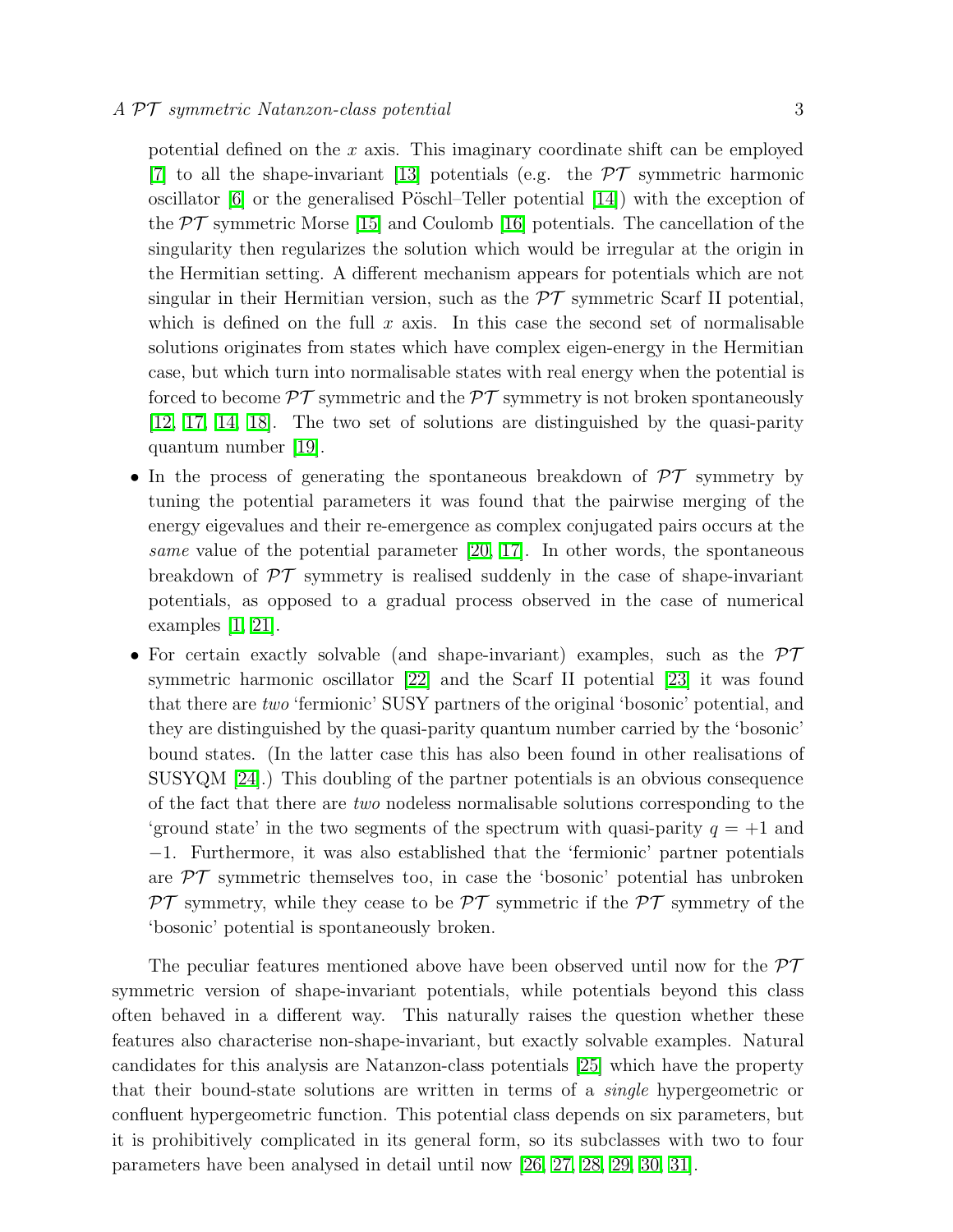Perhaps the most well-known member of the Natanzon-class is the Ginocchio potential, which has a one-dimesional version defined on the x axis [\[26\]](#page-12-7) and a radial one, which has an  $r^{-2}$ -like singularity at the origin [\[27\]](#page-12-8). An important feature of this potential is that for a special choice of a potential parameter it reduces to a shape-invariant potential, namely to the Pöschl–Teller hole (in one dimension) and to the generalised Pöschl–Teller potential (in the radial case). The one-dimensional version of the Ginocchio potential has been analysed in an algebraic framework, and an  $su(1,1)$  algebra has been associated with it [\[32\]](#page-12-13), the discrete non-unitary irreducible representations of which correspond to resonances in the transmission coefficients. (These states have been identified as quasi-bound states in an independent study [\[33\]](#page-12-14).) Furthermore, it was also shown that this algebra reduces in two different shape-invariant limits to an su(1,1) potential algebra and to an  $su(2)$  spectrum generating algebra [\[34\]](#page-12-15). The phase-equivalent supersymmetric partners of the generalised Ginocchio potential

have also been derived in a completely analytic form [\[35\]](#page-12-16). Although the generalised Ginocchio potential is an 'implicit' potential, i.e. the  $z(r)$  function which is used to transform the Schrödinger equation into the differential equation of the hypergeometric function  $F(a, b; c; z)$  is known only in an implicit form as  $r(z)$ , nevertheless, similarly to a number of other 'implicit' potentials [\[29\]](#page-12-10), this does not restrict the applicability of the formulae, because  $V(r)$  and the wavefunctions can be determined to any desired accuracy, and all the calculations involving these quantities (matrix elements, etc.) can be evaluated analytically [\[35\]](#page-12-16). Furthermore, we shall see that the imaginary coordinate shift which is essential to impose  $\mathcal{PT}$  symmetry on the generalised Ginocchio potential can also be implemented without complications.

We note that a Natanzon-class potential, the so-called DKV potential has already been analysed in the  $\mathcal{PT}$  symmetric setting by the point canonical transformation of a shape-invariant potential [\[36\]](#page-12-17), but it was found that it has to be defined on a curved integration path. Nevertheless, it also showed similarities with  $\mathcal{PT}$  symmetric shape-invariant potentials, as its spectrum was also richer that that of its Hermitian counterpart.

In section [2](#page-3-0) we present the Hermitian version of the generalised Ginocchio potential for reference, and in section [3](#page-5-0) we construct its  $\mathcal{PT}$  symmetric version. Section [4](#page-9-0) deals with the supersymmetric aspects of this potential, while in section [5](#page-10-0) a summary of the results is presented.

# <span id="page-3-0"></span>2. The generalised Ginocchio potential

The first version of the Ginocchio potential was introduced as a one-dimensional quantum mechanical problem which is symmetric with respect to the  $x \rightarrow -x$ transformation [\[26\]](#page-12-7). Later it was generalised to a radial problem [\[27\]](#page-12-8), which also contains an  $r^{-2}$ -like singular term at the origin. (This latter version of the potential also allows a particular functional form of an effective mass, but it can be reduced to a constant value by setting one of the parameters  $(a)$  to zero.) Following the notation of Ref. [\[35\]](#page-12-16)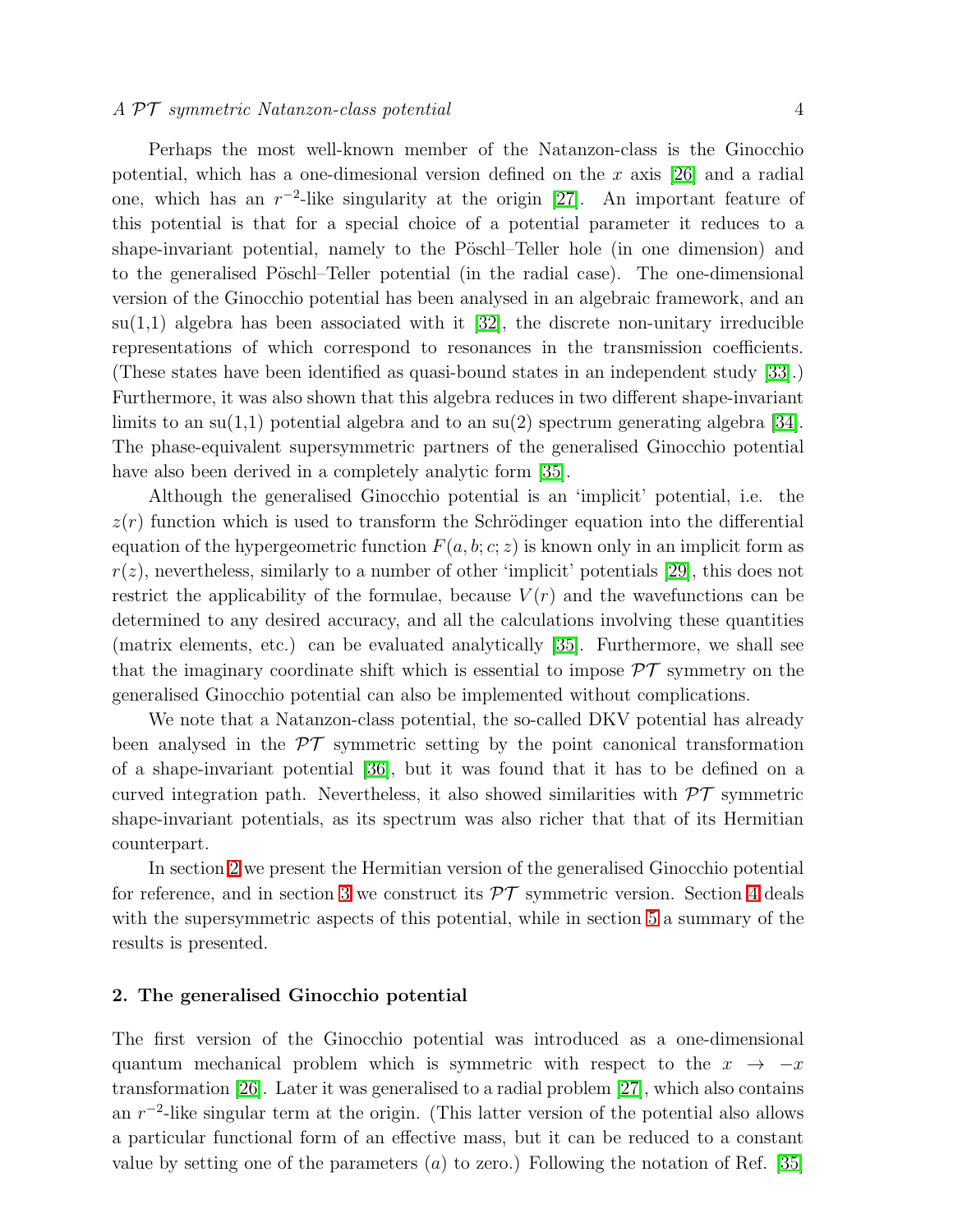<span id="page-4-2"></span>we define the generalised Ginocchio potential as

$$
V(r) = -\frac{\gamma^4 (s(s+1) + 1 - \gamma^2)}{\gamma^2 + \sinh^2 u} + \gamma^4 \lambda (\lambda - 1) \frac{\coth^2 u}{\gamma^2 + \sinh^2 u} -\frac{3\gamma^4 (\gamma^2 - 1)(3\gamma^2 - 1)}{4(\gamma^2 + \sinh^2 u)^2} + \frac{5\gamma^6 (\gamma^2 - 1)^2}{4(\gamma^2 + \sinh^2 u)^3},
$$
 (1)

where we changed the notation of Ref. [\[27\]](#page-12-8) to make it more suitable for our purposes. This form can be obtained from the original formulae by setting  $a = 0$ ,  $\alpha_l = \lambda - \frac{1}{2}$  $\frac{1}{2}$ ,  $\nu_l = s, \ \beta_{nl} = \mu, \ \lambda = \gamma \text{ and } y = \sinh u (\gamma^2 + \sinh^2 u)^{-\frac{1}{2}}.$ 

The (generalised) Ginocchio potential is an example for 'implicit' potentials, because it is expressed in terms of a function  $u(r)$  which is known only in the implicit  $r(u)$  form:

$$
r = \frac{1}{\gamma^2} \Big[ \tanh^{-1} \left( (\gamma^2 + \sinh^2 u)^{-\frac{1}{2}} \sinh u \right) + (\gamma^2 - 1)^{\frac{1}{2}} \tan^{-1} \left( (\gamma^2 - 1)^{\frac{1}{2}} (\gamma^2 + \sinh^2 u)^{-\frac{1}{2}} \sinh u \right) \Big].
$$
 (2)

<span id="page-4-1"></span><span id="page-4-0"></span>r can take values from the positive half axis, which is mapped by the monotonously increasing implicit  $u(r)$  function onto itself. This function is, actually, the solution of an ordinary first-order differential equation

$$
\frac{\mathrm{d}u}{\mathrm{d}r} = \frac{\gamma^2 \cosh u}{(\gamma^2 + \sinh^2 u)^{\frac{1}{2}}} \tag{3}
$$

defining a variable transformation connecting the Schrödinger equation with the differential equation of the Jacobi (and Gegenbauer) polynomials [\[37\]](#page-12-18). It can be seen from Eqs. [\(2\)](#page-4-0) and [\(3\)](#page-4-1) that  $u(r)$  behaves approximately as  $\gamma r$  near the origin, and as  $\gamma^2 r$  for large values of r. In the  $\gamma \to 1$  limit u becomes identical with r, and [\(1\)](#page-4-2) reduces to the generalised Pöschl–Teller potential.

Bound states are located at

$$
E_n = -\gamma^4 \mu_n^2 \tag{4}
$$

<span id="page-4-3"></span>where *n* varies from 0 to  $n_{\text{max}}$  defined below and

$$
\mu_n = \frac{1}{\gamma^2} \Big[ -\left(2n + \lambda + \frac{1}{2}\right) + \Big[ \left(2n + \lambda + \frac{1}{2}\right)^2 (1 - \gamma^2) + \gamma^2 \Big(s + \frac{1}{2}\Big)^2 \Big]^{\frac{1}{2}} \Big]. \tag{5}
$$

All the terms in [\(1\)](#page-4-2) are finite at the origin, with the exception of the last one, which shows  $r^{-2}$ -like singularity there, and can be considered either as an approximation of the centrifugal term with  $l = \lambda - 1$  ( $\lambda$  integer), or as a part of a singular potential with arbitrary  $l \neq \lambda - 1$ . Setting  $\lambda = 1$  or 0 we get the 'simple' Ginocchio potential [\[26\]](#page-12-7) defined on the line.

The bound-state wavefunctions are expressed in terms of Jacobi polynomials

<span id="page-4-4"></span>
$$
\psi_n(r) = \mathcal{N}_n(\gamma^2 + \sinh^2 u)^{\frac{1}{4}} (\sinh u)^{\lambda} (\cosh u)^{-\mu_n - \lambda - \frac{1}{2}} P_n^{(\mu_n, \lambda - \frac{1}{2})} (2 \tanh^2 u - 1)
$$
(6)

which reduce to Gegenbauer polynomials [\[37\]](#page-12-18) for  $\lambda = 1$ . The normalisation is given by

$$
\mathcal{N}_n = \Big[\frac{2\gamma^2 n! \ \Gamma(\mu_n + \lambda + n + \frac{1}{2})\mu_n(\mu_n + \lambda + 2n + \frac{1}{2})}{\Gamma(\mu_n + n + 1)\Gamma(\lambda + n + \frac{1}{2})(\mu_n \gamma^2 + \lambda + 2n + \frac{1}{2})}\Big]^{\frac{1}{2}}.
$$
(7)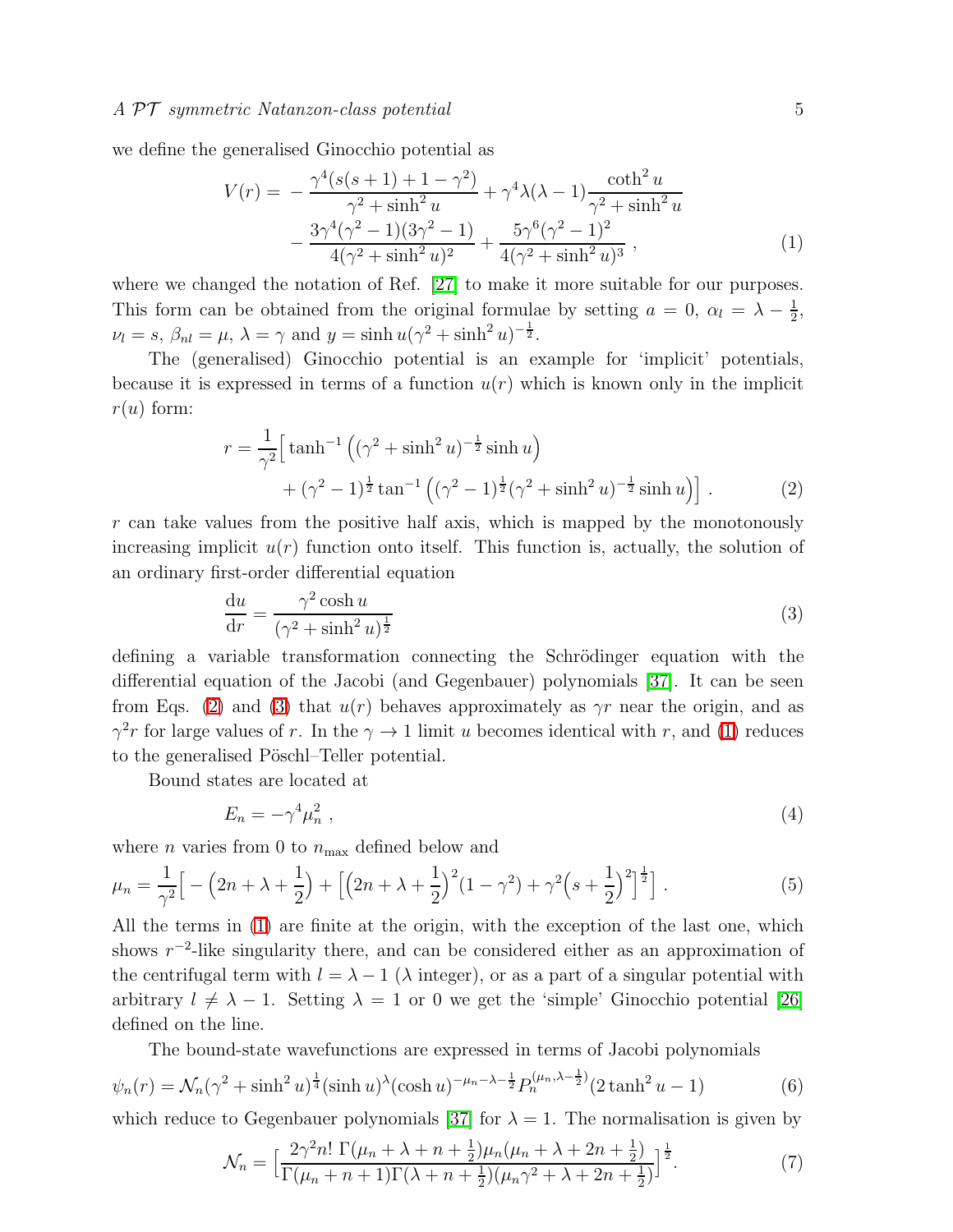Considering that the  $r \to \infty$  asymptotical limit corresponds to  $u \to \infty$  (see Eq. [\(2\)](#page-4-0)), the wavefunctions become zero asymptotically if  $\mu_n > 0$  holds. Applying this condition to Eq. [\(5\)](#page-4-3) we find that the number of bound states is set by  $n_{\text{max}} < \frac{1}{2}$  $rac{1}{2}(s-\lambda).$ 

# <span id="page-5-0"></span>3. PT symmetrisation of the generalised Ginocchio potential

The first step in the  $\mathcal{PT}$  symmetrisation of the generalised Ginocchio potential is performing the imaginary coordinate shift which allows its extension to the full  $x$  axis by cancelling the singularity at the origin. This imaginary coordinate shift is a constant of integration from [\(3\)](#page-4-1), and it modifies [\(2\)](#page-4-0) such that  $r \to x + i\varepsilon$ . Here we also switched to x instead of r to indicate that the original radial potential is extended also to the negative x axis, following the standard treatment of  $\mathcal{PT}$  symmetric potentials. Similarly to the Hermitian case, the variable transformation is determined by an implicit formula,

$$
x + i\varepsilon = \frac{1}{\gamma^2} \Big[ \tanh^{-1} \left( (\gamma^2 + \sinh^2 u)^{-\frac{1}{2}} \sinh u \right) + (\gamma^2 - 1)^{\frac{1}{2}} \tan^{-1} \left( (\gamma^2 - 1)^{\frac{1}{2}} (\gamma^2 + \sinh^2 u)^{-\frac{1}{2}} \sinh u \right) \Big]
$$
(8)

<span id="page-5-3"></span>however, now u takes on complex values. Figure [1](#page-13-0) shows the  $u(x)$  function for a particular value of  $\gamma$  and  $\varepsilon$ . This function varies smoothly and it is odd under the  $\mathcal{PT}$ transformation:  $\mathcal{PT}u(x) = -u(x)$ , i.e. its real and imaginary components are odd and even functions of x, respectively. Asymptotically the relation  $u(x) \rightarrow_{x \rightarrow \pm \infty} \gamma^2(x + i\varepsilon)$ holds, while near  $x = 0$  there is a 'kink' in both the real and the imaginary component of  $u(x)$ .

The PT transform of sinh  $u(x+i\varepsilon)$  is  $-\sinh u(x+i\varepsilon)$  (which can be seen analytically too by series expansion), and this also determines the  $\mathcal{PT}$  transform of the potential [\(1\)](#page-4-2). In particular, we may note that it contains  $\sinh u$  everywhere as  $\sinh^2 u$  (including also the term with coth<sup>2</sup>), so [\(1\)](#page-4-2) is  $\mathcal{PT}$  symmetric if all the coupling coefficients are *real.* This restricts  $\gamma^2$ ,  $s(s+1)$  and  $\lambda(\lambda-1)$  to real values. The latter two requirements allow the following values of s and  $\lambda$ :

<span id="page-5-2"></span>
$$
s = \begin{cases} \text{real} & \text{when } s(s+1) \ge -\frac{1}{4} \\ -\frac{1}{2} + \text{i}\sigma & \text{when } s(s+1) \le -\frac{1}{4} \end{cases} \quad \lambda = \begin{cases} \text{real} & \text{when } \lambda(\lambda - 1) \ge -\frac{1}{4} \\ \frac{1}{2} + \text{i}l & \text{when } \lambda(\lambda - 1) \le -\frac{1}{4} \end{cases} \tag{9}
$$

We are going to discuss these possibilities later.

Let us now analyse the two independent solutions of the generalised Ginocchio potential, written in the form hypergeometric functions. From among the possible linear combinations we chose the ones which have different behaviour at the origin in the  $\varepsilon \to 0$  limit:

$$
\psi_1(x) \sim (\gamma^2 + \sinh^2 u)^{1/4} (\cosh u)^{a-b} (\sinh u)^{a+b-c+\frac{1}{2}} F(a, a-c+1; a+b-c+1; -\sinh^2 u) , (10)
$$
  

$$
\psi_2(x) \sim (\gamma^2 + \sinh^2 u)^{1/4} (\cosh u)^{a-b} (\sinh u)^{c-a-b+\frac{1}{2}} F(1-b, c-b; c-a-b+1; -\sinh^2 u) , (11)
$$

<span id="page-5-1"></span>where  $a, b$  and  $c$  have to satisfy the following relations:

$$
c = 1 \pm \mu \qquad a + b - c = \pm(\lambda - \frac{1}{2}) \qquad a - b = \pm \left[ (s + \frac{1}{2})^2 - (\gamma^2 - 1)\mu^2 \right]^{1/2} \equiv \pm \omega \tag{12}
$$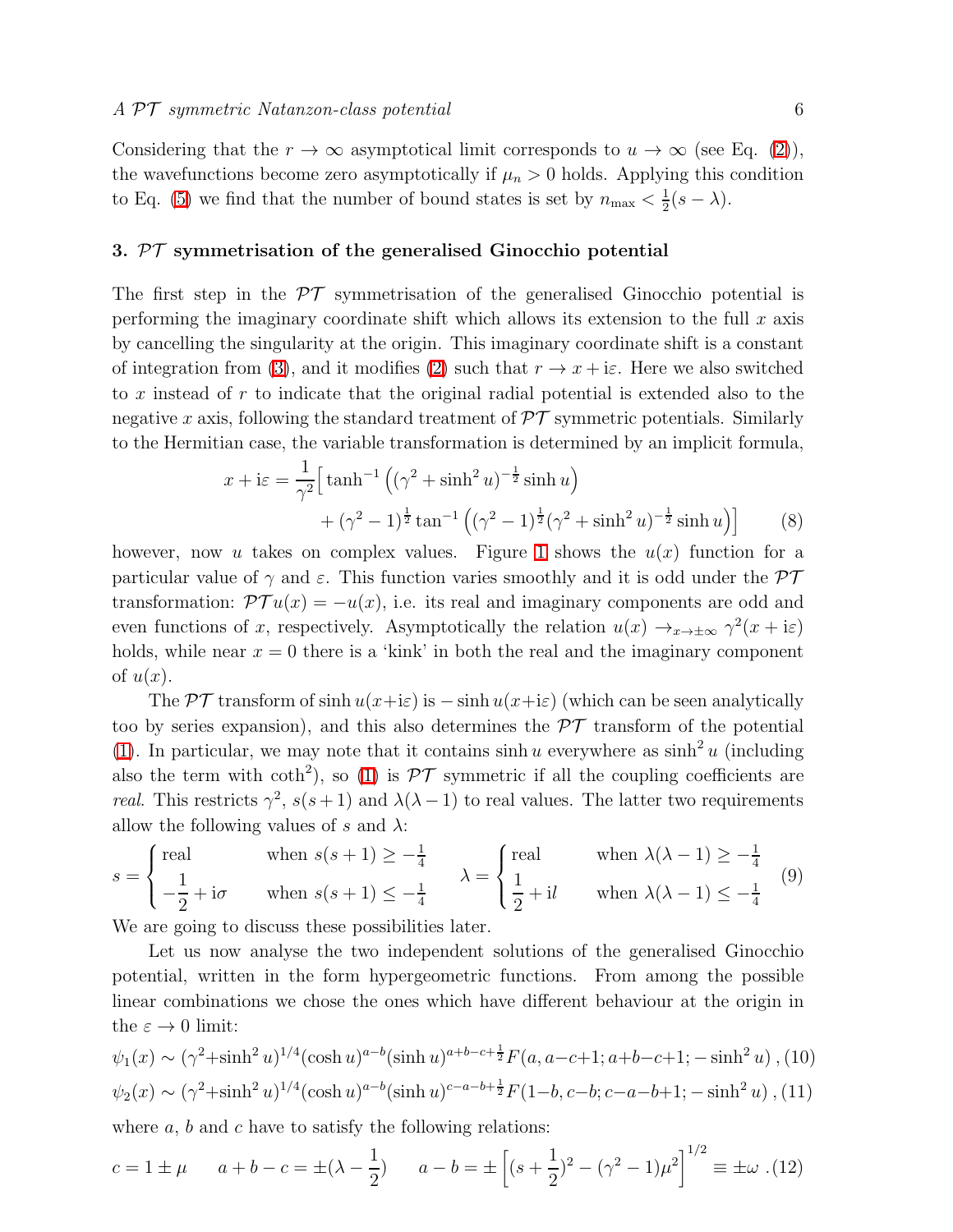With the conditions [\(12\)](#page-5-1) the two independent solutions can be written as

<span id="page-6-0"></span>
$$
\psi_1(x) \sim (\gamma^2 + \sinh^2 u)^{1/4} (\cosh u)^{\pm \omega} (\sinh u)^{\lambda}
$$
  
 
$$
\times F(\frac{1}{2}(\mu + \lambda + \frac{1}{2} \pm \omega), \frac{1}{2}(-\mu + \lambda + \frac{1}{2} \pm \omega); \lambda + \frac{1}{2}; -\sinh^2 u) ,
$$
 (13)

<span id="page-6-1"></span>
$$
\psi_2(x) \sim (\gamma^2 + \sinh^2 u)^{1/4} (\cosh u)^{\pm \omega} (\sinh u)^{1-\lambda} \times F(\frac{1}{2}(-\mu - \lambda + \frac{3}{2} \pm \omega), \frac{1}{2}(\mu - \lambda + \frac{3}{2} \pm \omega); \frac{3}{2} - \lambda; -\sinh^2 u) .
$$
 (14)

Note that the same two functions are obtained irrespective of the signs chosen in the first two equations in [\(12\)](#page-5-1), while the sign of  $\omega$  remains to be determined from the normalisability conditions of the wavefunctions.

Up to this point the functions [\(13\)](#page-6-0) and [\(14\)](#page-6-1) supply the general solutions for the energy eigenvalue  $E = -\gamma^4 \mu^2$ . In order to obtain solutions belonging to discrete energy eigenvalues one has to set one of the first two arguments of the hypergeometric functions to the non-positive integer value  $-n$ , reducing them to Jacobi polynomials [\[37\]](#page-12-18). We find that in contrast with the Hermitian case, normalisable solutions can be obtained in two different ways, corresponding to the condition

$$
2n + 1 + \mu_{nq} + q(\lambda - \frac{1}{2}) - \omega = 0 , \qquad (15)
$$

<span id="page-6-4"></span><span id="page-6-2"></span>where  $q = 1$  and  $q = -1$  holds for [\(13\)](#page-6-0) and [\(14\)](#page-6-1), respectively. In this case the two solutions can be written in a compact form as

$$
\psi_{nq}(x) \sim (\gamma^2 + \sinh^2 u)^{1/4} (\cosh u)^{-2n - 1 - \mu_{nq} - q(\lambda - \frac{1}{2})} (\sinh u)^{\frac{1}{2} + q(\lambda - \frac{1}{2})} \times P_n^{(q(\lambda - \frac{1}{2}), -2n - 1 - \mu_{nq} - q(\lambda - \frac{1}{2}))} (\cosh(2u)) .
$$
\n(16)

Here *n* is the principal quantum number labelling the bound states and  $q$  is the quasiparity  $q = \pm 1$  [\[19\]](#page-12-0). This quantum number characterises the solutions of  $\mathcal{PT}$  symmetric potentials, but the potential itself does not depend on it. Its name originates from the analysis of the  $\mathcal{PT}$  symmetric version of the one-dimensional harmonic oscillator: in the Hermitian limit of this potential (i.e. for  $\varepsilon \to 0$  it essentially reduces to the parity quantum number.

We see that the two solutions are distinguished by the  $q = \pm 1$  quasi-parity quantum number, similarly to potentials belonging to the shape-invariant class. Actually, the corresponding solutions of the  $\mathcal{PT}$  symmetric generalised Pöschl–Teller potential [\[14\]](#page-11-13) can be obtained by setting  $\gamma = 1$ . It is also obvious that normalisability requires  $\text{Re}(\mu_{nq}) > 0.$ 

In order to obtain explicit expression for  $\mu_{nq}$  one has to combine [\(15\)](#page-6-2) with [\(12\)](#page-5-1) and to solve a quadratic algebraic equation for  $\mu = \mu_{nq}$ :

<span id="page-6-3"></span>
$$
\mu_{nq} = \frac{1}{\gamma^2} \left[ -\left(2n + 1 + q(\lambda - \frac{1}{2})\right) + \left[\gamma^2(s + \frac{1}{2})^2 + (1 - \gamma^2)\left(2n + 1 + q(\lambda - \frac{1}{2})\right)^2\right]^{1/2} \right] (17)
$$

This expression recovers the corresponding formula for the Hermitian generalised Ginocchio potential for  $q = 1$ .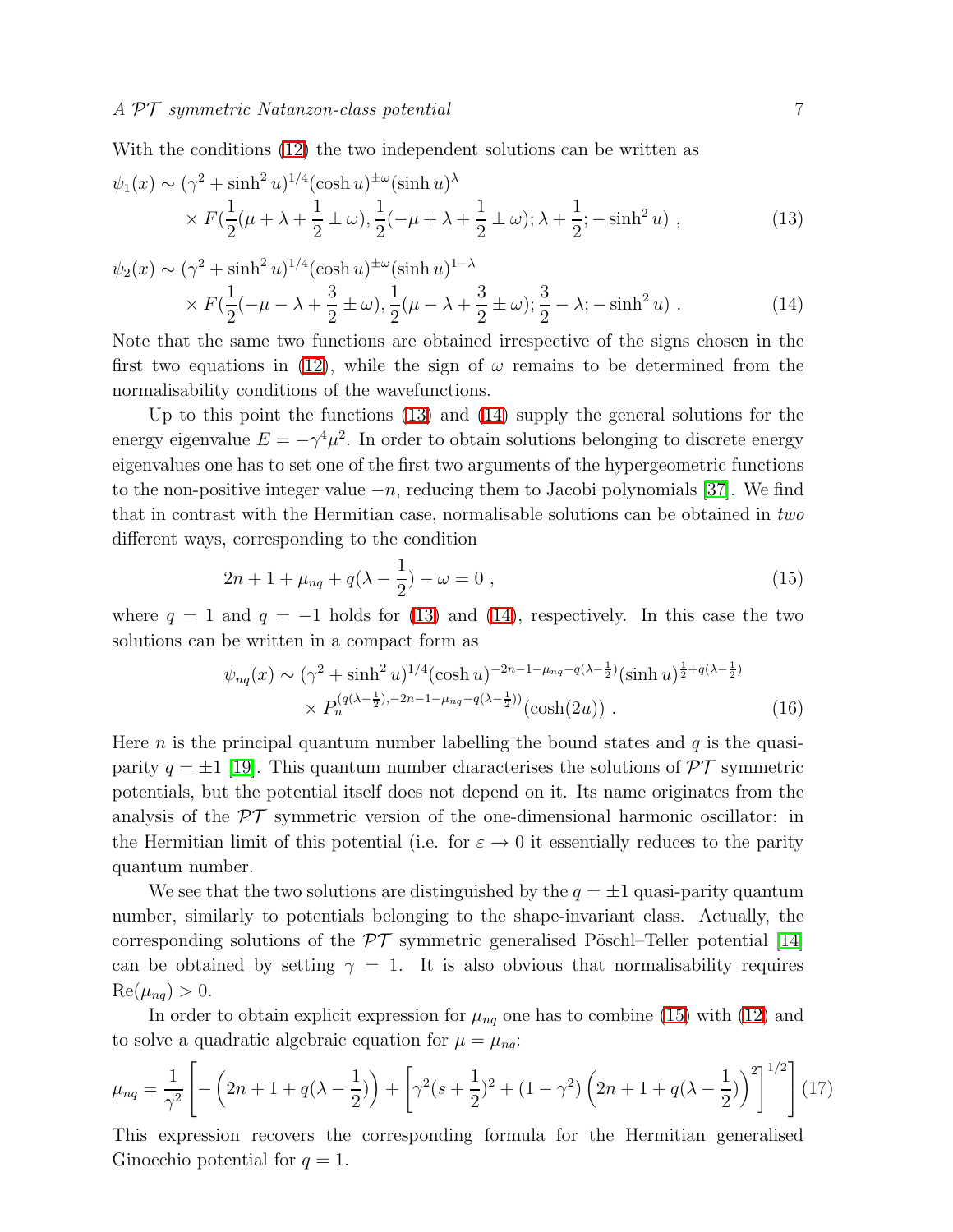Similarly to the case of the Hermitian version of the generalised Ginocchio potential the energy eigenvalues are written as  $E_{nq} = -\gamma^4 \mu_{nq}^2$ , and they are independent of  $\varepsilon$ . Actually, we find that for the  $q = 1$  choice the expressions for the Hermitian problem are recovered formally. However, the forthcoming analysis will show that despite the similar form, some quantities can be chosen complex for the  $\mathcal{PT}$  symmetric case. Before going on we may note that  $\mu_{nq}$ , and consequently  $E_{nq}$  depends on the  $2n+1+q(\lambda-\frac{1}{2})$  $(\frac{1}{2})$ combination, and this leads to a degeneracy between levels with  $q = 1$  and  $q = -1$ whenever  $\lambda$  is a real half-integer number. Furthermore, for  $\lambda = \frac{1}{2}$  $\frac{1}{2}$  states with opposite quasi-parity and with the same  $n$  become degenerate: in fact, this is the point where the spontaneous breakdown of  $\mathcal{PT}$  symmetry sets in if the  $\lambda$  parameter is continued to complex values allowed by [\(9\)](#page-5-2).

Let us now analyse the conditions for having real and complex energy eigenvalues  $E_{nq}$ , which corresponds to inspecting the nature of  $\mu_{nq}$  [\(17\)](#page-6-3) in terms of the allowed values of s and  $\lambda$  displayed in [\(9\)](#page-5-2). These also have to be combined with the condition  $\text{Re}(\mu_{nq}) > 0$  which guarantees normalisability of the solutions [\(16\)](#page-6-4). The key element of the analysis is the term containing the square root in  $(17)$ , so it is useful to inspect separately the cases when it is real, imaginary or complex, which corresponds to  $A \geq 0$ ,  $A < 0$  and complex A, where

$$
A \equiv \gamma^2 (s + \frac{1}{2})^2 + (1 - \gamma^2) \left(2n + 1 + q(\lambda - \frac{1}{2})\right)^2 \,. \tag{18}
$$

<span id="page-7-0"></span>We restrict our analysis to  $\gamma^2 > 1$ : the alternative choice,  $\gamma^2 < 1$  would change the nature of the  $r(u)$  function in [\(2\)](#page-4-0). We can note that  $\lambda$  occurs everywhere in the combination  $q(\lambda - \frac{1}{2})$  $(\frac{1}{2})$ , so when  $\lambda$  is real, we can assume that  $\lambda \geq \frac{1}{2}$  $\frac{1}{2}$ , because the  $\lambda \leq \frac{1}{2}$ 2 cases can be obtained simply by switching  $q = +1$  to  $q = -1$ . Also, when  $\lambda = \frac{1}{2} + i \ell$ , it is enough to assume  $l > 0$  for the same reason.

•  $A \geq 0$ . This can happen only if  $\lambda$  is real, while from  $A \geq 0$  in [\(18\)](#page-7-0) and  $\gamma^2 > 1$ it follows that s also has to be real. Inspecting the allowed values of  $n$  for various parameter domains we find the following. Normalizable states can be obtained for  $\mu_{nq}$  in [\(17\)](#page-6-3) when

$$
-\frac{1}{2}\left(1+q(\lambda-\frac{1}{2})+\left(\frac{\gamma^2}{\gamma^2-1}\right)^{1/2}|s+\frac{1}{2}|\right) \le n \le -\frac{1}{2}\left(1+q(\lambda-\frac{1}{2})-|s+\frac{1}{2}|\right)(19)
$$

holds. If the upper boundary of this domain is negative, then there are no normalizable solutions. This depends on the relative magnitude of s and  $\lambda$ .

•  $A < 0$ . Here again  $\lambda$  has to be real, while s can take both real and complex values allowed in [\(9\)](#page-5-2). The Re( $\mu_{nq}$ ) > 0 condition now reduces to  $2n + 1 + q(\lambda - \frac{1}{2})$  $(\frac{1}{2}) < 0,$ which has to be combined with  $A < 0$ . The resulting condition is then

$$
n \le -\frac{1}{2} \left( 1 + q(\lambda - \frac{1}{2}) + \left( \frac{\gamma^2}{\gamma^2 - 1} \right)^{1/2} |s + \frac{1}{2}| \right) \tag{20}
$$

for real values of s and

$$
n \le -\frac{1}{2} \left( 1 + q(\lambda - \frac{1}{2}) \right) \tag{21}
$$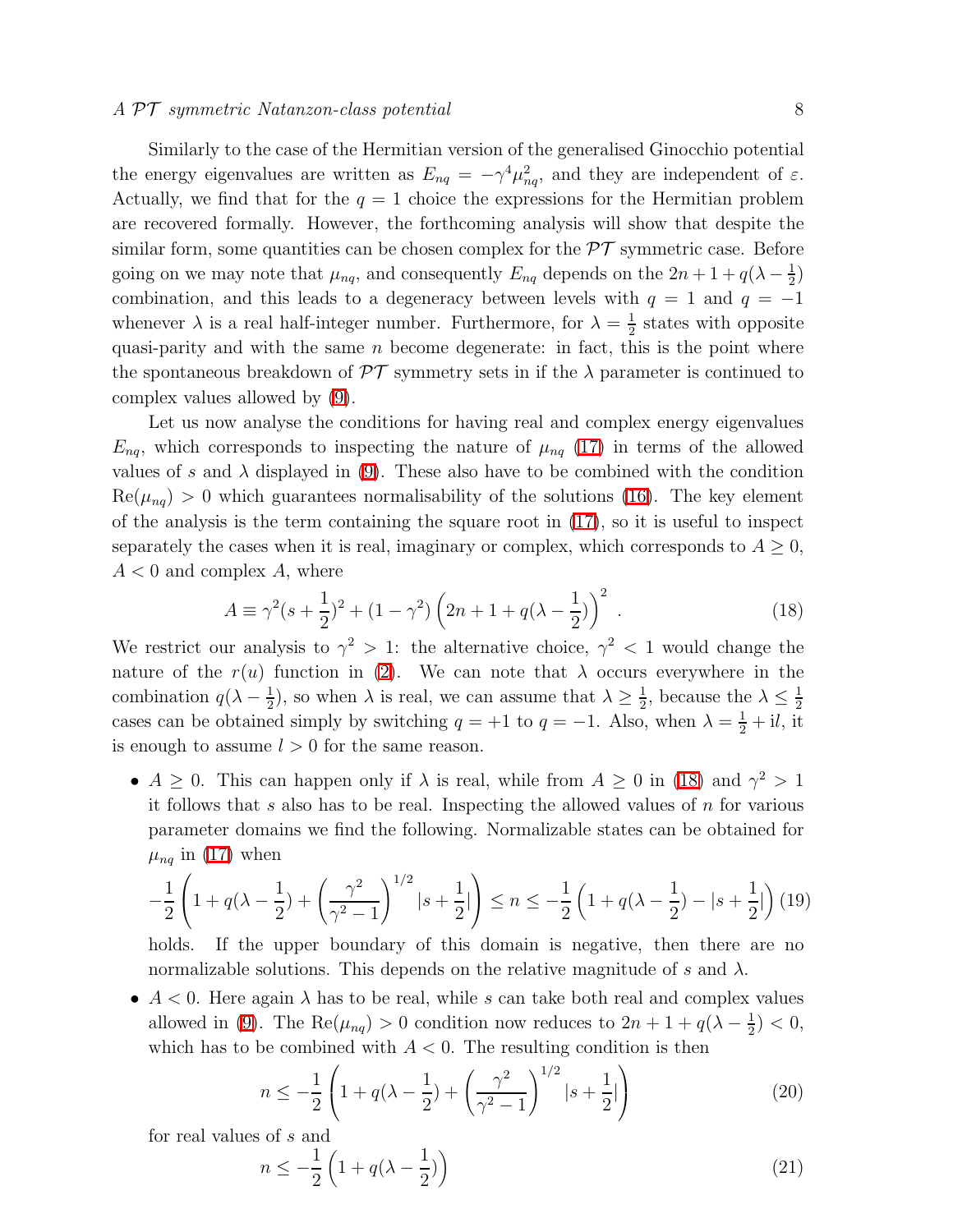for  $s = -\frac{1}{2} + i\sigma$ . Note that these conditions can be met only for  $q = -1$  if  $\lambda$  is large enough (and positive, as we assumed before).

• A is complex. For this  $\lambda = \frac{1}{2} + il$  is required, while s can be both real and  $s = -\frac{1}{2} + i\sigma$ . This situation corresponds to the spontaneous breakdown of  $\mathcal{PT}$  symmetry, and the energy eigenvalues appear in complex conjugated pairs due to  $(\mu_{nq})^* = \mu_{n-q}$ , which leads to  $(E_{nq})^* = E_{n-q}$ . At the same time the Re $(\mu_{nq}) > 0$  condition turns out to be the same for  $q = +1$  and  $-1$ , in accordance with the expectation that the number of normalisable states has to be the same for both quasi-parities. The detailed analysis is more complicated for complex values of  $A$  (and  $\lambda$ ) than for real A, so we can resort only to numerical calculations in this respect. The outcome depends on the relative magnitude of  $|s+\frac{1}{2}\rangle$  $\frac{1}{2}$  (which is  $|\sigma|$  for complex values of s) and l.

We can now address the question whether with the tuning of the potential parameters the spontaneous breakdown of  $\mathcal{PT}$  symmetry (i.e. the appearance of complex conjugate pairs of eigenvalues) happens at the same time for all the bound states as in the case of shape-invariant potentials [\[20\]](#page-12-1), or gradually, as for some nonshape-invariant potentials, such as the  $\mathcal{PT}$  symmetric square well [\[21\]](#page-12-2). From the analysis above we find that when this mechanism is realised via setting  $\lambda$  to the complex value  $\lambda = \frac{1}{2} + i \ell$ , then all the energy eigenvalues turn to complex at the same time. The spectrum can also be changed to complex by tuning s from real to imaginary values and keeping  $\lambda$  real. Since s is contained in the formulae in the combination  $s(s + 1)$ or  $(s+\frac{1}{2})$  $(\frac{1}{2})^2 = s(s+1) + \frac{1}{4}$  which is always real, this possibility is more limited. In this case again all the energy eigenvalues turn into complex at the same time, but the character of the potential also changes, as its leading term in [\(1\)](#page-4-2) changes sign. In the Hermitian setting this would correspond to replacing the potential well with a barrier, which obviously changes the nature of the problem. Although in the  $\mathcal{PT}$  symmetric version of [\(1\)](#page-4-2) the situation is less transparent, the complexification of the spectrum via tuning s to complex values and keeping  $\lambda$  real is clearly different from the situation when s is kept real and the spontaneous breakdown of  $\mathcal{PT}$  symmetry is induced by tuning  $\lambda$ to complex values.

In Figures [2,](#page-13-1) [3](#page-14-0) and [4](#page-14-1) the real and imaginary components of [\(1\)](#page-4-2) are plotted for fixed values of  $\varepsilon$ ,  $\gamma$  and s and for various values of  $\lambda$  corresponding to unbroken and spontaneously broken  $\mathcal{PT}$  symmetry. The position of the energy eigenvalues are also indicated.

A similar analysis can be performed for  $\gamma^2 < 1$  too. In this case the  $s = -\frac{1}{2} + i\sigma$ choice plays a more important role, but otherwise the results are qualitatively the same. Note that in this case  $r(u)$  in [\(2\)](#page-4-0) changes, and this also modifies the nature of the potential.

Before closing this section we mention briefly some aspects of the one-dimesional version of the Ginocchio potential [\[26\]](#page-12-7) which is obtained from [\(1\)](#page-4-2) by the  $\lambda = 0$  or 1 substitution. This limit is analogous to the one-dimensional version of the harmonic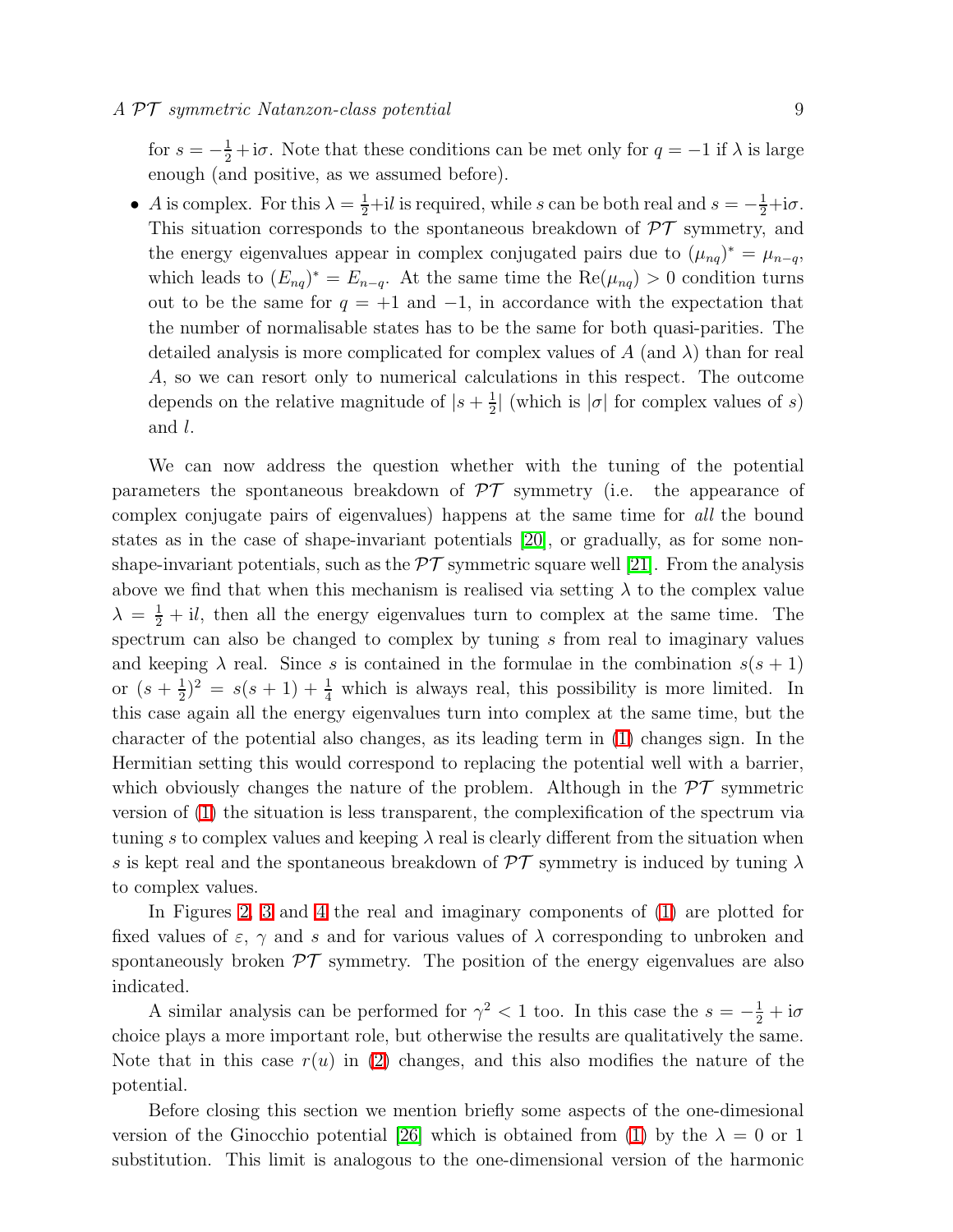oscillator, which is also obtained from the radial harmonic oscillator after cancelling the singular centrifugal term, allowing the extension of the potential to the full  $x$  axis. Another similarity between the two systems is that the two choices of  $\lambda$  correspond to the even and odd solutions, and this can clearly be seen from the structure of the bound-state solutions [\(6\)](#page-4-4), in which the Jacobi polynomial reduces to an even and odd Gegenbauer polynomial for  $\lambda = 0$  and 1, respectively [\[37\]](#page-12-18). Losing the  $\lambda$  parameter means that in the case of the  $\mathcal{PT}$  symmetric one-dimensional Ginocchio potential the spontaneous breakdown of  $\mathcal{PT}$  symmetry cannot be implemented as in the general case. It is also interesting to note that the quasi-parity quantum number occurs only in the combination  $q(\lambda - \frac{1}{2})$  $\frac{1}{2}$ , which means that the  $q = +1$ ,  $\lambda = 0$  combination is equivalent with  $q = -1$ ,  $\lambda = 1$ , and  $q = +1$ ,  $\lambda = 1$  is equivalent with  $q = -1$ ,  $\lambda = 0$ , and this reflects the relation of the quasi-parity quantum number with ordinary parity, similarly to the case of the one-dimensional harmonic oscillator [\[19\]](#page-12-0). It is also worthwhile to note that the Hermitian version of the one-dimensional Ginocchio potential possesses a number of complexenergy solutions (resonances) [\[26\]](#page-12-7), and since the energy eigenvalues are not sensitive to the  $\varepsilon$  parameter appearing in the complex coordinate shift in [\(8\)](#page-5-3), these remain unchanged after the  $\mathcal{PT}$  symmetrisation of the potential. However, these are unbound solutions, so their character is different from that of the (normalisable) complex-energy solutions which appear when the  $\mathcal{PT}$  symmetry is spontaneously broken.

# <span id="page-9-0"></span>4. Supersymmetric aspects of the  $\mathcal{PT}$  symmetric generalised Ginocchio potential

According to Ref. [\[23\]](#page-12-4) the supersymmetric partner of a  $\mathcal{PT}$  symmetric potential depends on the quasi-parity  $q$ , and thus corresponds to *two distinct* potentials. For this, the partner potentials have to be constructed by using a  $q$ -dependent factorization energy such that [\[23\]](#page-12-4)

$$
V_{\pm}^{(q)}(x) = U_{\pm}^{(q)}(x) + \epsilon^{(q)} \equiv [W^{(q)}(x)]^2 \pm \frac{\mathrm{d}W^{(q)}}{\mathrm{d}x} + \epsilon^{(q)} , \qquad (22)
$$

where  $\epsilon^{(q)} = E_{0,-}^{(q)}$  is the ground-state energy of the 'bosonic' potential, which, due to this construction is independent from q, i.e.  $V_{-}^{(q)}(x) = V(x)$ . The superpotential  $W^{(q)}(x)$  is expressed in terms of the ground-state  $(n = 0)$  wavefunction of  $V(x)$  [\(1\)](#page-4-2)

$$
W^{(q)}(x) = -\frac{d}{dx}\ln\psi_{0q}(x)
$$
  
= 
$$
\frac{\gamma^2(\gamma^2 - 1)\sinh u}{2(\gamma^2 + \sinh^2 u)^{3/2}} + \frac{\gamma^2\mu_{0q}\sinh u}{(\gamma^2 + \sinh^2 u)^{1/2}} - \frac{\gamma^2(\frac{1}{2} + q(\lambda - \frac{1}{2}))}{(\gamma^2 + \sinh^2 u)^{1/2}\sinh u},
$$
 (23)

and it clearly depends on q explicitly (in third term) and implicitly via  $\mu_{0q}$  (in the second term). The 'fermionic' partner potentials of the generalised Ginocchio potential contain the same terms as [\(1\)](#page-4-2), but the coupling coefficients are different, and pick up  $q$ -dependence, as expected [\[23\]](#page-12-4):

<span id="page-9-1"></span>
$$
V_{+}^{(q)}(x) = -\frac{A_q}{\gamma^2 + \sinh^2 u} + B_q \frac{\coth^2 u}{\gamma^2 + \sinh^2 u} + \frac{C_q}{(\gamma^2 + \sinh^2 u)^2} - \frac{7\gamma^6 (\gamma^2 - 1)^2}{4(\gamma^2 + \sinh^2 u)^3},
$$
 (24)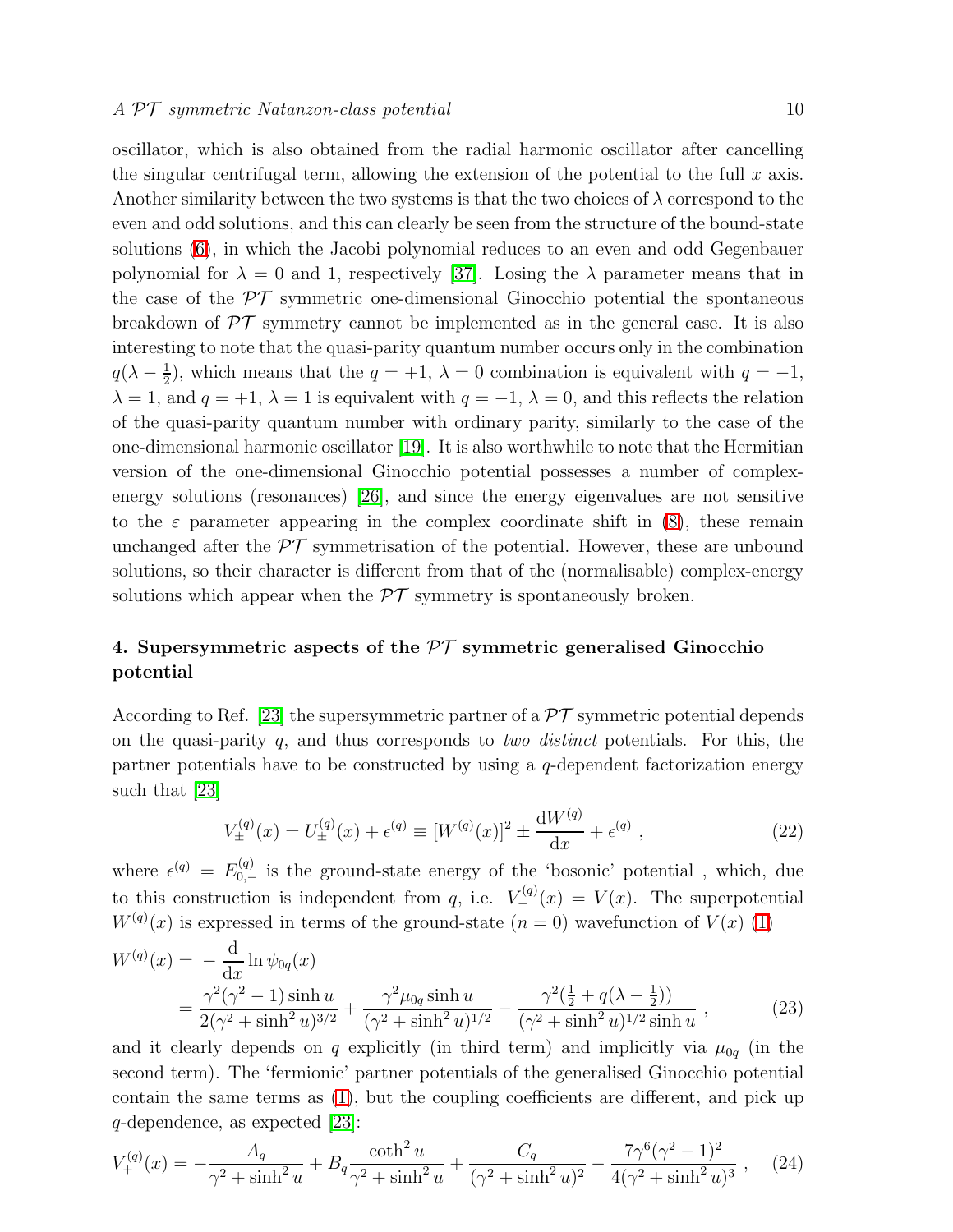$A \, \mathcal{PT}$  symmetric Natanzon-class potential  $11$ 

$$
A_q = \gamma^4 [s(s+1) + \gamma^2 - 2 - 2\gamma^2 \mu_{0q} - q(2\lambda - 1)],
$$
\n(25)

$$
B_q = \gamma^4 [\lambda(\lambda - 1) + 1 + q(2\lambda - 1)], \qquad (26)
$$

$$
C_q = \gamma^4(\gamma^2 - 1) \left( \frac{11\gamma^2 - 9}{4} - 2\gamma^2 \mu_{0q} - q(2\lambda - 1) \right)
$$
 (27)

These partner potentials are  $\mathcal{PT}$  symmetric if  $\mu_{0q}$  (and thus  $\lambda$  too) are real, which, under rather general conditions, coincides with the requirement of the (unbroken)  $\mathcal{PT}$ symmetry of [\(1\)](#page-4-2) itself. This was the case for some  $\mathcal{PT}$  symmetric shape-invariant potentials too [\[23,](#page-12-4) [22\]](#page-12-3). When  $\lambda = \frac{1}{2} + i\ell$ , which happens when the  $\mathcal{PT}$  symmetry of [\(1\)](#page-4-2) is spontaneously broken, [\(24\)](#page-9-1) ceases to be  $\mathcal{PT}$  symmetric, which is again a result similar to those obtained for shape-invariant potentials [\[23,](#page-12-4) [22\]](#page-12-3).

Figures [2,](#page-13-1) [3](#page-14-0) and [4](#page-14-1) display also the 'fermionic' partners of the respective 'bosonic' potentials. Due to the SUSYQM construction the energy eigenvalues of the 'fermionic' partners are the same with the exception that the levels with  $n = 0$  and  $q = \pm 1$  are missing from the spectrum of  $V_{+}^{(\pm 1)}(x)$ . The example in figure [4](#page-14-1) corresponds to the spontaneous breakdown of the  $\mathcal{PT}$  symmetry of the 'bosonic' potential, and thus the  $PT$  symmetry of the 'fermionic' potentials is manifestly broken. This is indicated by the fact that the real and imaginary component of the potential ceases to have definite parity under space reflexion. However, the two 'fermionic' potentials are the  $\mathcal{PT}$  transforms of each other:  $V_{+}^{(+1)}(x) = [V_{+}^{(-1)}(-x)]^{*}$ . Note that for  $\lambda = \frac{1}{2}$  $\frac{1}{2}$ , i.e. for the point of the spontaneous breakdown of  $\mathcal{PT}$  symmetry the two 'fermionic' partners with  $q = +1$  and  $q = -1$  coincide.

#### <span id="page-10-0"></span>5. Summary and conlcusions

We analysed a Natanzon-class potential, the generalised Ginocchio potential in a  $\mathcal{PT}$ symmetric setting in order to explore similarities and differences with the more restricted shape-invariant potential class. This work was inspired by the fact that up to now the exactly solvable  $\mathcal{PT}$  symmetric potentials were almost exclusively members of the shape-invariant class, and they showed marked differences compared to examples outside this class, e.g. those which have been solved numerically or had quasi-exactly solvable character. Our analysis showed that the  $\mathcal{PT}$  symmetric generalised Ginocchio potential shares all the specific properties of shape-invariant potentials. In particular, its states can also be characterised by the quasi-parity quantum number, and the spontaneous breakdown of its  $\mathcal{PT}$  symmetry takes place suddenly, i.e. by tuning a potential parameter  $(\lambda)$  all its real energy eigenvalues turn into complex conjugate pairs at the same value of this parameter. These results seem to originate from the 'robust' structure of the normalisable solutions of Natanzon-class potentials, which allows the implementation of  $\mathcal{PT}$  symmetry to these technically non-trivial problems. Another similarity with the shape-invariant potentials is that the  $\mathcal{PT}$  symmetric generalised Ginocchio potential has two 'fermionic' supersymmetric partners (generated by eliminating the lowest state of the original 'bosonic' potential with quasi-parity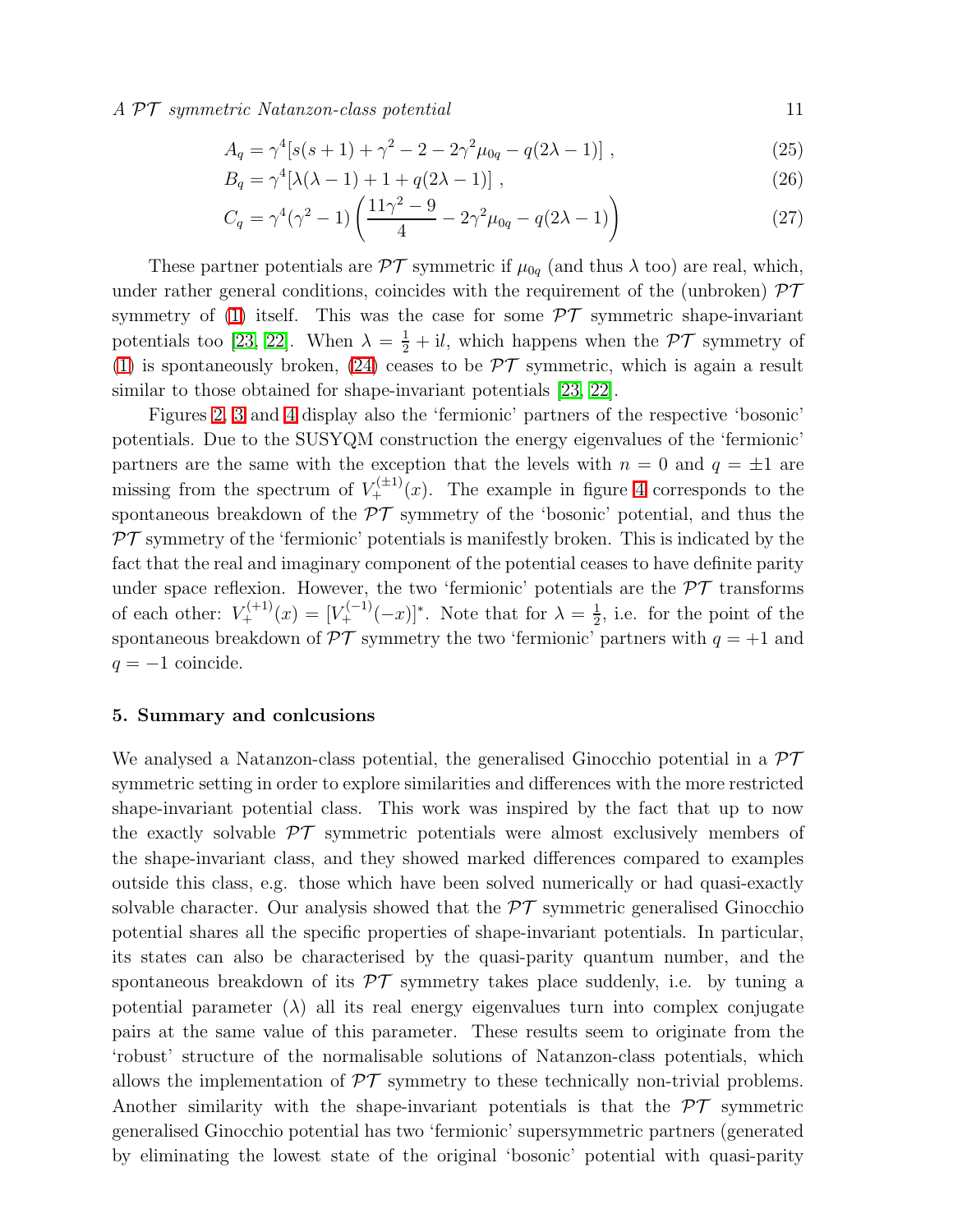$q = +1$  and -1), and the partner potentials also possess  $\mathcal{PT}$  symmetry as long as the  $\mathcal{PT}$  symmetry of the 'bosonic' potential is unbroken, but they cease to be  $\mathcal{PT}$ symmetric when the  $\mathcal{PT}$  symmetry of the 'bosonic' potential is spontaneously broken. This seems to indicate that the properties thought to be specific to  $\mathcal{PT}$  symmetric shape-invariant potentials might be valid to the much larger Natanzon potential class too, and perhaps also beyond that. Further studies should be made to check the validity of this conjecture.

# Acknowledgments

This work was supported by the OTKA grant No. T031945 (Hungary) and by the MTA–INSA (Hungarian–Indian) cooperation. A.S. acknowledges financial assistance from CSIR, INDIA.

# <span id="page-11-0"></span>References

- <span id="page-11-1"></span>[1] Bender C M and Boettcher S 1998 *Phys. Rev. Lett.* 24 5243 *J. Phys. A:Math. Gen.* 31 L273
- [2] Fern´andez F M, Guardiola R, Ros J and Znojil M 1999 *J. Phys. A: Math. Gen.* 32 3105 Bender C M, Dunne G V and Meisinger P N 1999 *Phys. Lett. A* 252 272 Znojil M 1999, *J. Phys. A: Math. Gen.* 32 7419 Handy C R 2001 *J. Phys. A: Math. Gen.* 34 5065
- <span id="page-11-2"></span>[3] Bender C M, Boetcher S and Meisinger P N 1999 *J. Math. Phys.* 40 2201 Delabaere E and Trinh D T 2000 *J. Phys. A: Math. Gen.* 33 8771
- <span id="page-11-4"></span><span id="page-11-3"></span>[4] Fern´andez F M, Guardiola R, Ros J and Znojil M 1998 *J. Phys. A: Math. Gen.* 31 10105 Bender C M and Dunne G V 1999 *J. Math. Phys.* 40 4616
- <span id="page-11-5"></span>[5] Bagchi B, Cannata F and Quesne C 2000 *Phys. Lett. A* 269 79; Khare A and Mandal B P 2000 *Phys. Lett. A* 272 53
- <span id="page-11-6"></span>[6] Znojil M 1999 *Phys. Lett. A* 259 220.
- <span id="page-11-7"></span>[7] Lévai G and M. Znojil M 2000 *J. Phys. A:Math. Gen.* **33** 7165.
- [8] Znojil M 2000 *J. Phys. A: Math. Gen.* 33 4561; Znojil M 2000 *J. Phys. A: Math. Gen.* 33 L61; Znojil M 2001 *J. Phys. A: Math. Gen.* 34 9585; Bagchi B and Roychoudhury R 2000 *J. Phys. A: Math. Gen.* 33 L1; Cannata F, Ioffe M, Roychoudhury R and Roy P 2001 *Phys. Lett. A* 281 305
- <span id="page-11-8"></span>[9] Mostafazadeh A 2002 *J. Math. Phys.* 43 205 Mostafazadeh A 2002 *J. Math. Phys.* 43 2814 Mostafazadeh A 2002 *J. Math. Phys.* 43 3944
- <span id="page-11-10"></span><span id="page-11-9"></span>[10] Bagchi B and Quesne C 2000 *Phys. Lett. A* 273 285
- <span id="page-11-11"></span>[11] Ahmed Z 2001 *Phys. Lett. A* 290 19
- <span id="page-11-12"></span>[12] Lévai G, Cannata F and Ventura A 2001 *J. Phys. A:Math. Gen.* **34** 839
- [13] Gendenshtein L E 1983 *Zh. Eksp. Teor. Fiz. Pis. Red.* 38 299 (Eng. transl. 1983 *JETP Lett.* 38 35)
- <span id="page-11-14"></span><span id="page-11-13"></span>[14] L´evai G, Cannata F and Ventura A 2002 *J. Phys. A:Math. Gen.* 35 5041
- <span id="page-11-15"></span>[15] Znojil M 1999 *Phys. Lett. A* 264 108
- <span id="page-11-16"></span>[16] Znojil M and Lévai G 2000 *Phys. Lett. A* 271 327
- <span id="page-11-17"></span>[17] Ahmed Z 2001 *Phys. Lett. A* 282 343
- [18] Lévai G, Cannata F and Ventura A 2002 *Phys. Lett. A* 300 271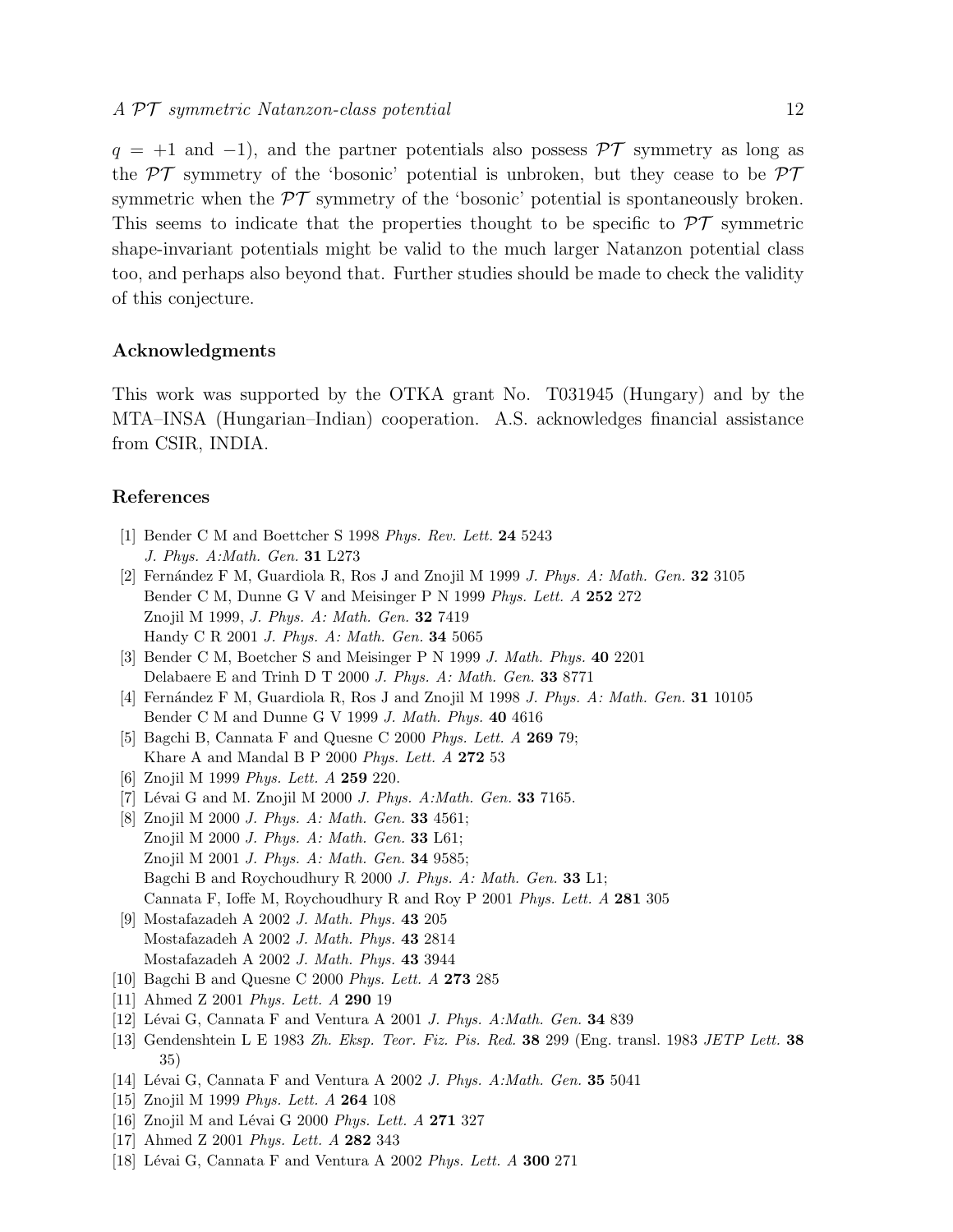- <span id="page-12-1"></span><span id="page-12-0"></span>[19] Bagchi B, Quesne C and Znojil M 2001 *Mod. Phys. Lett. A* 16 2047
- <span id="page-12-2"></span>[20] Lévai G and Znojil M 2001 *Mod. Phys. Lett. A* 16 1973
- <span id="page-12-3"></span>[21] Znojil M and Lévai G 2001 *Mod. Phys. Lett. A* 16 2273
- <span id="page-12-4"></span>[22] Znojil M 2002 *J. Phys. A: Math. Gen.* 35 2341
- <span id="page-12-5"></span>[23] Lévai G and Znojil M 2002 *J. Phys. A:Math. Gen.* **35** 8793
- <span id="page-12-6"></span>[24] Bagchi B, Mallik S and Quesne C 2002 *Int. J. Mod. Phys. A* 17 51
- <span id="page-12-7"></span>[25] Natanzon G A 1971 *Vest. Leningrad Univ.* 10 22; 1979 *Teor. Mat. Fiz.* 38 146
- <span id="page-12-8"></span>[26] Ginocchio J N 1984 *Ann. Phys. (N. Y.)* 152 203
- <span id="page-12-9"></span>[27] Ginocchio J N 1985 *Ann. Phys. (N. Y.)* 159 467
- <span id="page-12-10"></span>[28] Brajamani S and Singh C A 1990 *J. Phys. A: Math. Gen.* 23 3421
- [29] Lévai G 1991 *J. Phys. A: Math. Gen.* **24** 131; Williams B W 1991 *J. Phys. A: Math. Gen.* 24 L667; L´evai G and Williams B W 1993 *J. Phys. A: Math. Gen.* 26 3301; Williams B W and Poulios D 1993 *Eur. J. Phys.* 14 222; Williams B W, Rutherford J L and Lévai G 1995 *Phys. Lett. A* 199 7; Lévai G, Kónya B and Papp Z 1998 *J. Math. Phys.* **26** 5811;
- <span id="page-12-12"></span><span id="page-12-11"></span>[30] Dutt R, Khare A and Varshni Y P 1995 *J. Phys. A:Math. Gen.* 28 L107
- <span id="page-12-13"></span>[31] Roychoudhury R, Roy P, Znojil M and L´evai G 2001 *J. Math. Phys.* 42 1996
- <span id="page-12-14"></span>[32] Alhassid Y, Iachello F and Levine R D 1985 *Phys.Rev. Lett.* 54 1746
- <span id="page-12-15"></span>[33] Ahmed Z 2001 *Phys. Lett. A* 281 213
- [34] L´evai G 1996 *Proc. 21st Int. Coll. on Group Theoretical Methods in Physics* vol I, ed H-D Doebner, P Nattermann and W Scherer (Singapore: World Scientific) p 461
- <span id="page-12-17"></span><span id="page-12-16"></span>[35] Lévai G, Baye D and Sparenberg J-M 1997 *J. Phys. A: Math. Gen.* **30** 8257
- <span id="page-12-18"></span>[36] Znojil M, Lévai, Roychoudhury R and Roy P 2001 *Phys. Lett. A* 290 249
- [37] Abramowitz M and Stegun I A 1970 *Handbook of Mathematical Functions* (New York: Dover)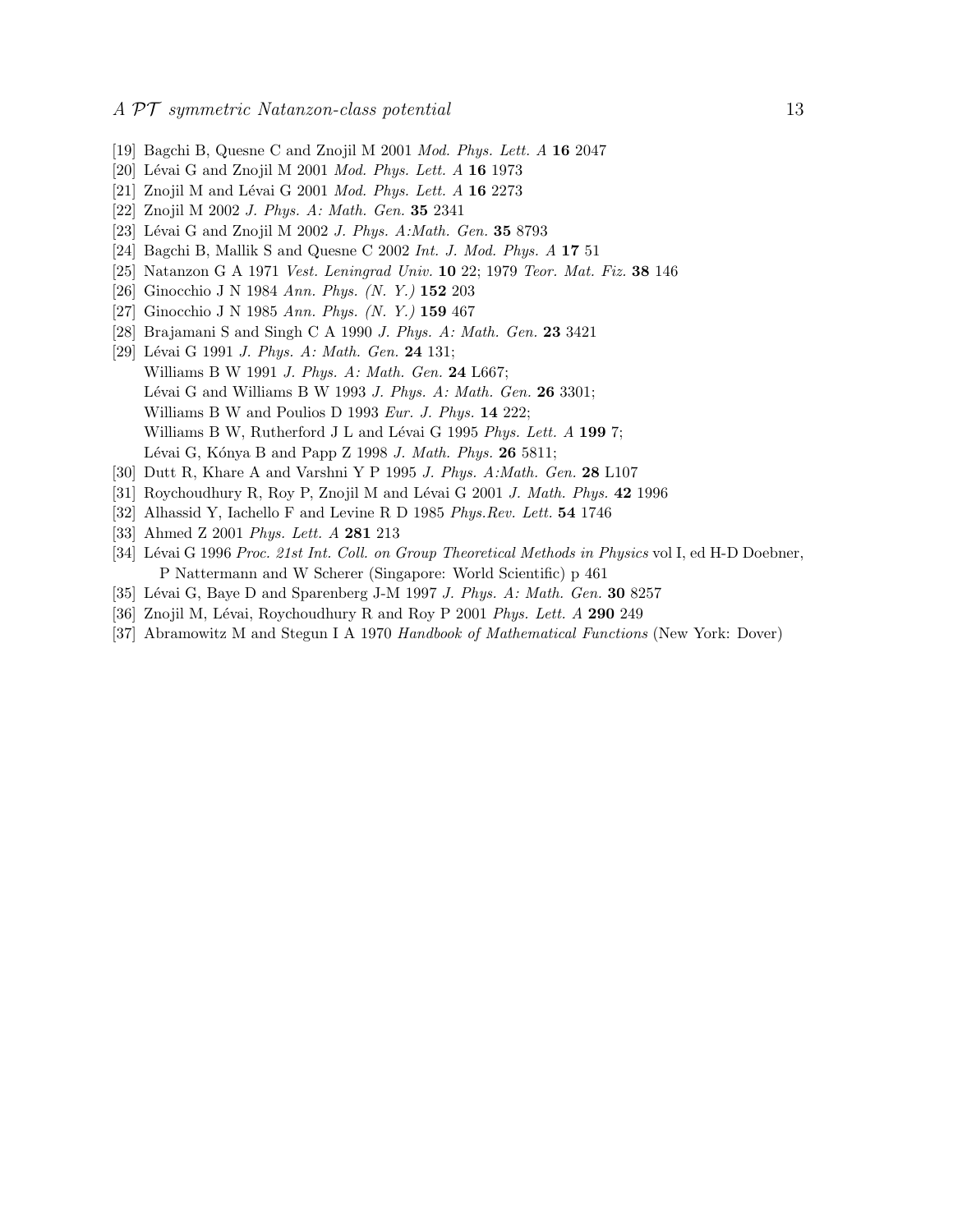

<span id="page-13-0"></span>**Figure 1.** The real (left panel) and imaginary (right panel) component of the  $u(x)$ function for  $\gamma = 1.75$  and  $\varepsilon = 0.3$ . Note the different vertical scales.



<span id="page-13-1"></span>Figure 2. The real (left panel) and imaginary (right panel) component of the potential [\(1\)](#page-4-2) for  $\varepsilon = 0.3$ ,  $\gamma = 1.75$ ,  $s = 8.1$  and  $\lambda = 1.25$  (solid line) and its supersymmetric partners  $V_+^{(+1)}(x)$  (dashed line) and  $V_+^{(-1)}(x)$  (dotted line) in [\(24\)](#page-9-1). Normalisable states of [\(1\)](#page-4-2) are found at  $E_{0+1} = -171.313, E_{1+1} = -106.160, E_{2+1} = -46.679, E_{3+1} =$  $-5.666; E_{0-1} = -218.913, E_{1-1} = -154.978, E_{2-1} = -90.379, E_{3-1} = -33.993$ and  $E_{4-1} = -1.061$ . The spectrum of  $V_{+}^{(q)}(x)$  is the same, with the exception of the  $E_0$  q level, which is missing from its spectrum.